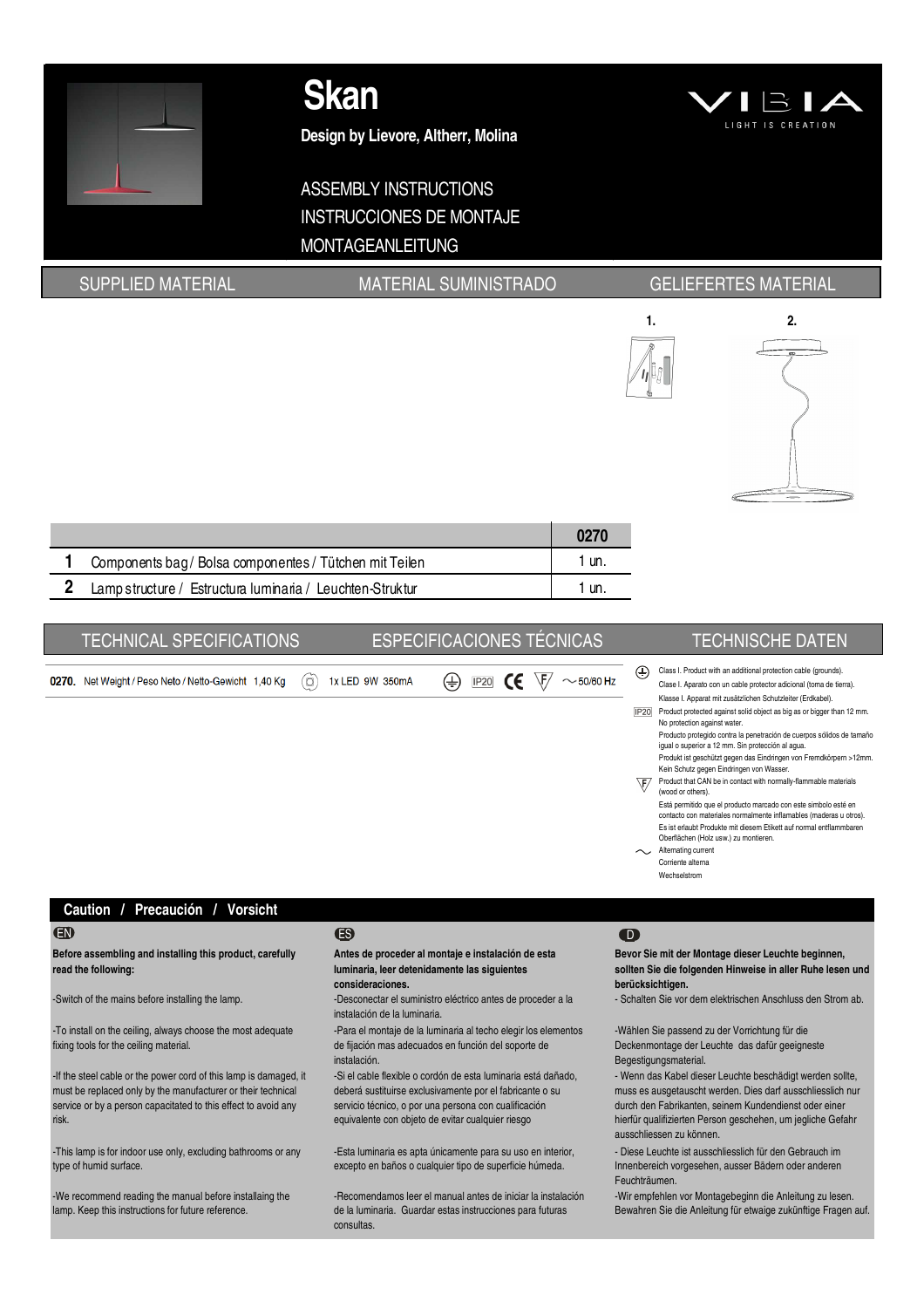







## EN

### **IMPORTANT NOTICE: Switch of the mains before installing the lamp.**

**1.** Unscrew the nut (A) and, while holding the disc (B), undo the connectors (C) to free the plate (D). **2.** Fix the plate (D) to the ceiling with suitable

screws and plugs (not supplied). **IMPORTANT:** The electrical connection to the

connecting block of the luminaire is different depending on the model purchased.

If reference is 0270 /11 must be connected following step 3a.

If reference is 0270 /12 must be connected following step 3b.

**3a.** Connect the light fitting to the mains power supply at the terminal block (E) as follow: Connect terminal **3**, **N**, **T/T**, while connecting the DALI control digital signal lines at terminals **1** and **2.**



### **IMPORTANTE: Desconectar el suministro eléctrico antes de**

**realizar la instalación de la luminaria.** 

**1.** Desenroscar la tuerca (A) y aguantando el disco (B) desconecte las regletas (C) para liberar el plato  $(D)$ 

**2.** Fijar el plato (D) al techo con los tornillos y tacos mas adecuados (no suministrados)

**IMPORTANTE:** La conexión eléctrica al bloque de conexión de la luminaria es diferente dependiendo del modelo adquirido.

Si la referencia es 0270 /11 conectar siguiendo el paso 3a.

Si la referencia es 0270\_\_/12 conectar siguiendo el paso 3b.

**3a.** Efectuar la conexión de la luminaria a la red eléctrica en el bloque de conexión (E) de la siguiente manera:

Conectar polo **3**, **N**, **T/T**, mientras que en los polos **1** y **2** conectar las líneas de señal digital de control DALI.



**WICHTIG:** 

**Schalten Sie den Strom ab. bevor Sie die Leuchtenmontage realisieren.** 

**1.** Schrauben Sie die Mutter (A) ab, halten Sie hierzu die Abdeckscheibe (B) fest. Lösen Sie nun die Steckverbindung (C) und entfernen Sie den Leuchtenteller (D).

**2.** Montieren Sie den Leuchtenteller (D) mit passenden (nicht mitgelieferten) Schrauben und Dübeln an der Decke.

**WICHTIG:** Der elektrische Anschluss an den Anschlussblock der Leuchte unterscheidet sich je nach Modell, das Sie gekauft haben .

Wenn es sich um die Referenz 0270 \_\_ / 11<br>handelt, wie in Schritt 3a beschrieben, in Schritt 3a beschrieben, anschliessen.

Wenn es sich um die Referenz 0270 \_\_ / 12 handelt, wie in Schritt 3b beschrieben, anschliessen.

**3a.** Führen Sie nun an der Klemmenleiste (E) den Anschluss ans Stromnetz durch.

Führen Sie an Pol **3**, **N**, **T/T** den Anschluss durch, während Sie die Pole **1** und **2** an die Leitungen anschließen, die zur digitalen DALI-Kontrolle führen.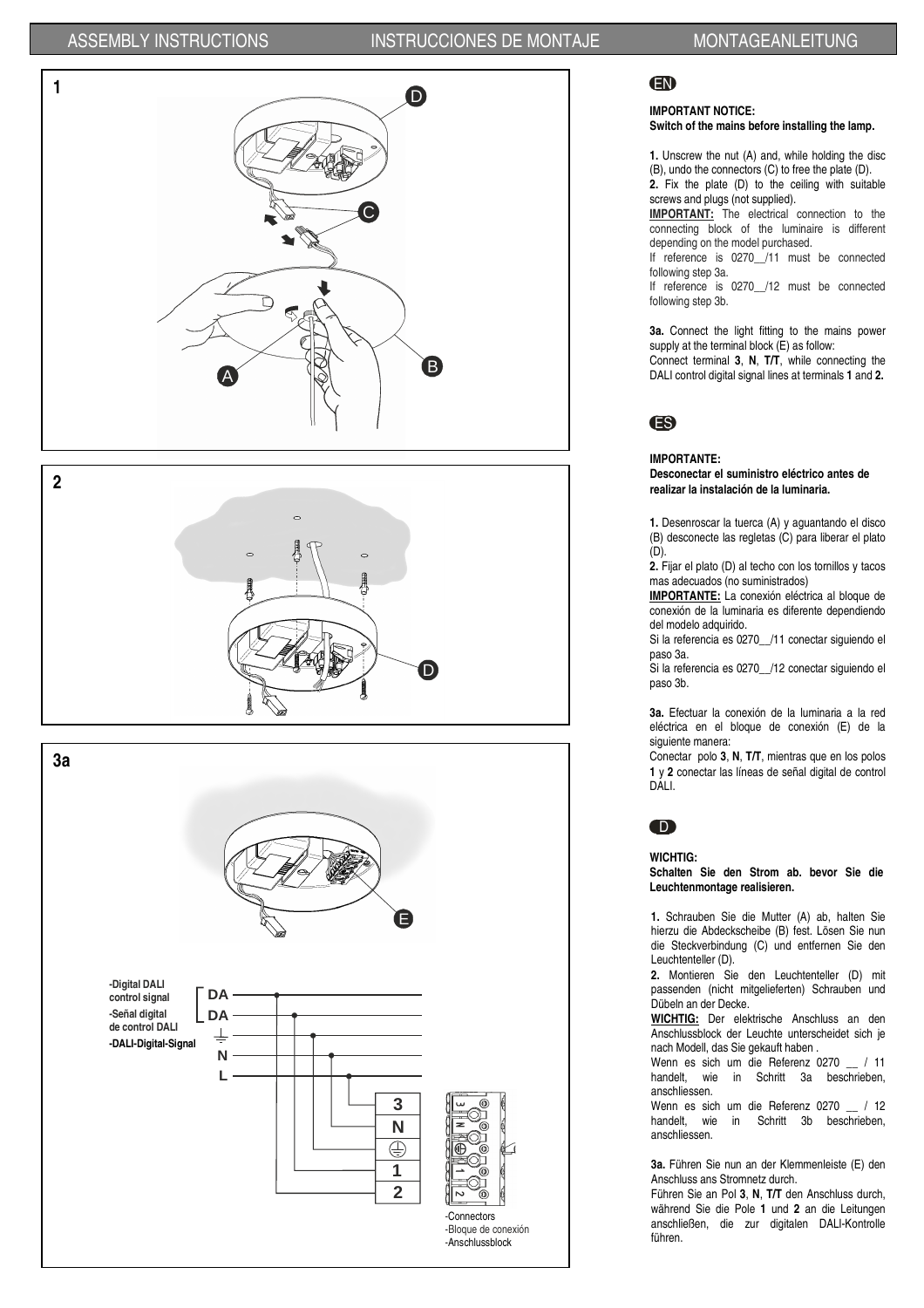## ASSEMBLY INSTRUCTIONS INSTRUCCIONES DE MONTAJE MONTAGEANLEITUNG





**3b.** Make the connection to the power supply at the terminal blocks (E) as follows:

Dimmable 0-10V: Connect terminal **N** and **T/T** at the terminals as shown, while connecting the line running through the dimmer in your installation at terminal **L**. Connect the electronic control signal lines at the terminals shown (see diagram Y).

Non-dimmable: Connect **N** and **T/T** at the terminals as shown, while connecting the line running through the switch in your installation at terminal **L**, leaving terminals **+** and **-** unused (see diagram W). **4.** Click the connectors together (C).

**5.** Run the wires through the hole in the centre of the strip (F) and after fitting them inside the plate fit the disc (B) by screwing in the nut (A) by hand, without the aid of tools.

## ES

**3b.** Realizar la conexión a la red eléctrica en los bloques de conexión (E) de la siguiente manera:

Regulable 0-10V: Conectar polo **N** y **T/T** en los polos según se indica, mientras que en el polo **L** conectar la línea que pasa por el regulador de su instalación. En los polos indicados de la segunda regleta conectar las líneas de señal de control electrónico. (Ver Diagrama Y).

Sin regulación: Conectar **N** y **T/T** en los polos según se indica, mientras que en el polo **L** conectar la línea que pasa por el interruptor de su instalación, quedando los polos **+** y **-** sin utilizar. (Ver Diagrama W).

**4.** Conectar las regletas (C).

**5.** Pasar los cables por el orificio central de la pletina (F) y después de acomodarlos en el interior del plato montar el disco (B) roscando la tuerca (A) con la mano sin la ayuda de herramientas.

## D

**3b.** Führen Sie nun an der Anschlussblöcke (E) den Anschluss ans Stromnetz durch:

Dimmbar 0-10V: Schließen Sie Pol **N** und **TT** wie angezeigt an die Pole an, während Sie an Pol **L** die durch den Dimmer verlaufende Leitung anschließen. An den gekennzeichneten Polen der zweiten Klemmleiste die Leitungen anschließen, die zu den Kontrollleuchten führen (s. Anschluss-Schema Y).

Ohne Dimmer: Schließen Sie **N** und **TT** wie angezeigt an die Pole an, während Sie an den **L**-Pol die durch den Schalter verlaufende Leitung anschließen. Die Pole **+** und **-** werden nicht benutzt. (S. Anschlussschema W).

**4.** Steckverbindung wieder zusammenstecken (C).

**5.** Führen Sie die Kabel durch die Öffnung in der Montageplatte (F) und legen Sie sie ins Innere des Leuchtentellers. Bringen Sie nun die Abdeckscheibe (B) wieder an. Schrauben Sie hierzu die Mutter (A) mit der Hand und ohne die Zuhilfenahme von Werkzeugen fest.